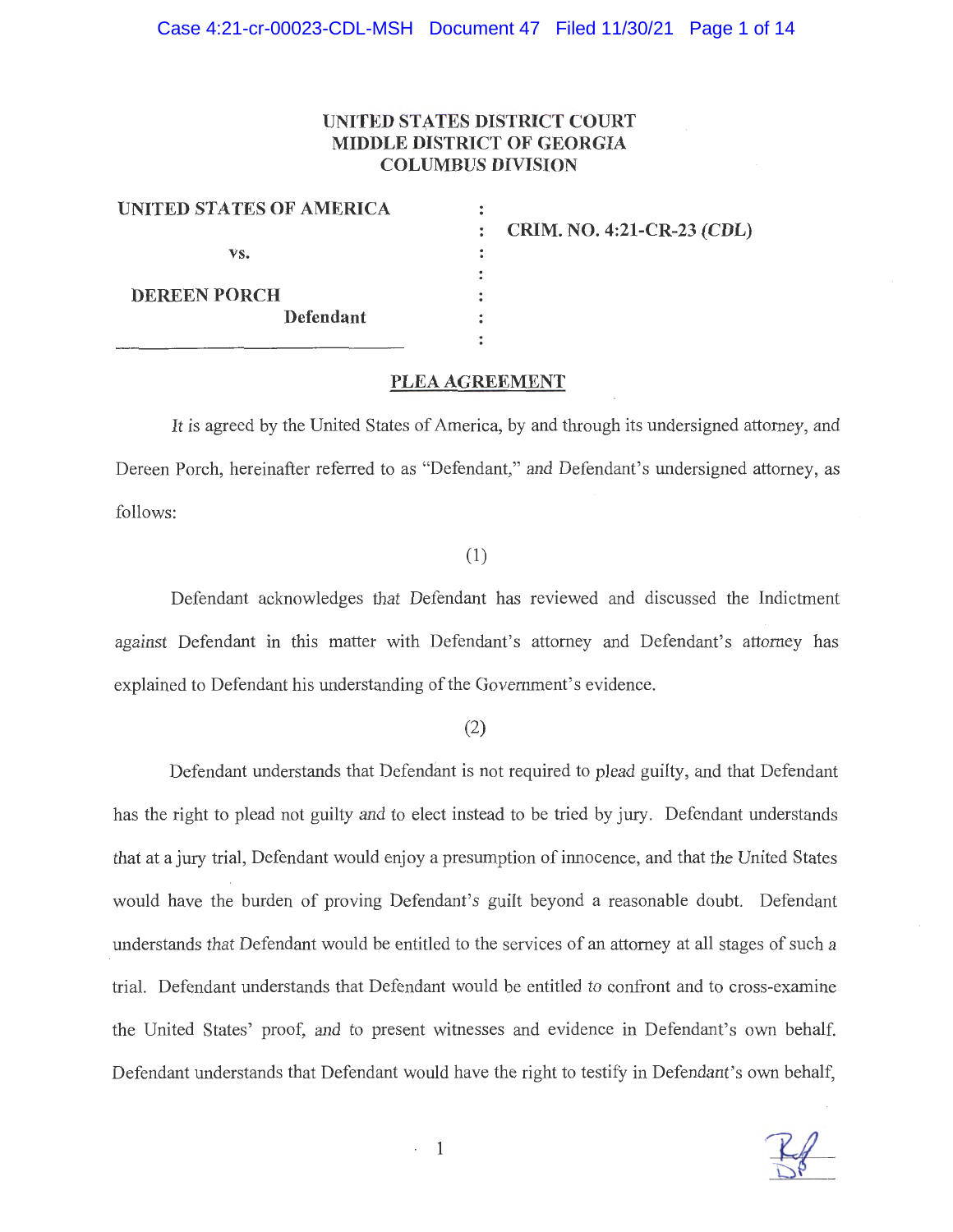### Case 4:21-cr-00023-CDL-MSH Document 47 Filed 11/30/21 Page 2 of 14

but that Defendant could not be compelled to do so. Defendant has discussed these rights with Defendant's attorney. Defendant is satisfied with the services of Defendant's attorney. Defendant knowingly and voluntarily waives Defendant's right to plead not guilty and to proceed to trial.

The United States Attorney and the Defendant understand and agree that the Court should consider its sentence in light of the advisory Federal Sentencing Guidelines, as explained in United States v. Booker, 543 U.S. 220 (2005). Defendant knowingly and voluntarily waives any further objections that Defendant may have based on Booker, Apprendi v. New Jersey, 530 U.S. 466 (2000), and their progeny. Defendant therefore agrees that at sentencing, the Court may determine any pertinent fact by a preponderance of the evidence and the Court may consider any reliable information, including hearsay. Defendant expressly waives any claim of right to an indictment, trial by jury, and/or proof beyond a reasonable doubt on any factual determinations that pertain to sentencing in this case.

#### (3)

Defendant being fully cognizant of Defendant's rights, and in exchange for the considerations to be made by the United States as set forth in Paragraph (4) below, agrees pursuant to Rule 11(c), Federal Rules of Criminal Procedure, as follows:

(A) The Defendant is guilty and will knowingly and voluntarily enter a plea of guilty to Counts One and Two of the Indictment which charges Defendant with wire fraud, in violation of Title 18, United States Code, Section 1343.

(B) That Defendant fully understands that Defendant's plea of guilty as set forth in Subparagraph (A), above, will subject Defendant on Counts One and Two to a maximum sentence of twenty (20) years imprisonment, a maximum fine of \$250,000.00, or both, and a



2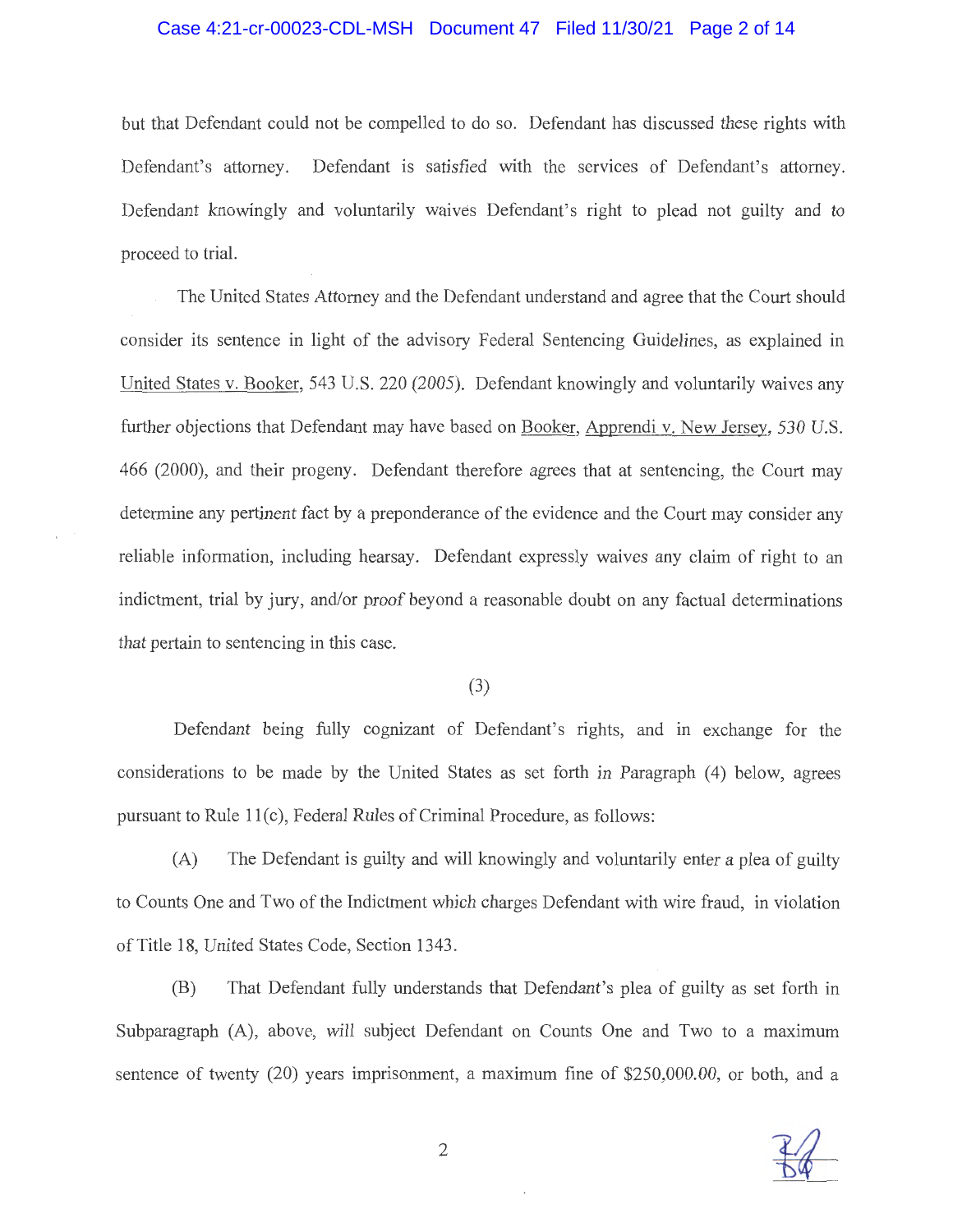#### Case 4:21-cr-00023-CDL-MSH Document 47 Filed 11/30/21 Page 3 of 14

term of supervised release of three (3) years. Defendant further acknowledges that the Court is required to impose a mandatory assessment of \$100.00 on each count.

(C) The Defendant acknowledges and understands that the Court is not bound by any estimate of the probable sentencing range that Defendant may have received from Defendant's attorney, the Government, or the Probation Office. The Defendant further acknowledges and agrees that Defendant will not be allowed to withdraw Defendant's plea because Defendant has received an estimated guideline range from the Government, Defendant's attorney, or the Probation Office which is different from the guideline range computed by the Probation Office in the Presentence Investigative Report and found by the Court to be the correct guideline range.

(D) The Defendant understands fully and has discussed with Defendant's attorney that the Court will not be able to determine the appropriate guideline sentence until after a Presentence Investigative Report has been completed. The Defendant understands and has discussed with Defendant's attorney that the Defendant will have the opportunity to review the Presentence Investigative Report and challenge any facts reported therein. The Defendant understands and has discussed with Defendant's attorney that any objections or challenges by the Defendant or Defendant's attorney to the Presentence Investigative Report or the Court's rulings thereon will not be grounds for withdrawal of the plea of guilty.

(E) Defendant understands and has discussed with Defendant's attorney that after the Court determines the applicable guideline range of this case, the Court has the authority under certain circumstances to impose a sentence that is more severe or less severe than the sentence called for by the guidelines.

(F) Defendant agrees to provide a check for the mandatory assessment at the time of sentencing.



3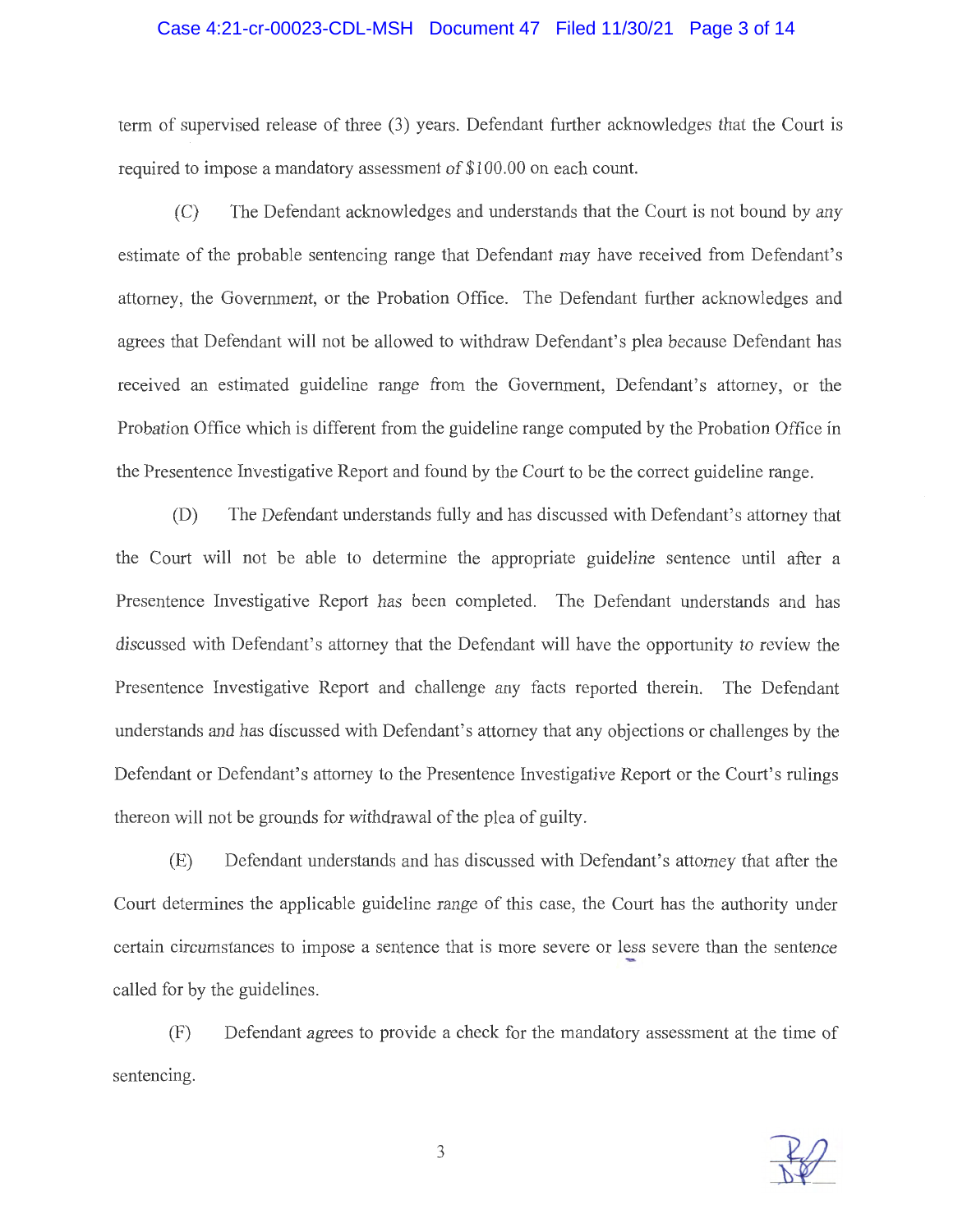## (G) **Waiver of Appeal Rights and Right of Collateral Attack:**

Understanding that Title 18, United States Code, Section 3742 provides for appeal by a Defendant of the sentence under certain circumstances, Defendant waives any right to appeal the imposition of sentence upon Defendant, including the right to appeal the amount of restitution imposed, if any, except in the event that the District Court imposes a sentence that exceeds the advisory guideline range as that range has been calculated by the District Court at the time of sentencing, or in the event that the District Court imposes a sentence in excess of the statutory maximum.

Defendant waives any right to collaterally attack Defendant's conviction and sentence under Title 28, United States Code, Section 2255, or to bring any other collateral attack, except that Defendant shall retain the right to bring a claim of ineffective assistance of counsel. This provision shall not bar the filing of a petition for writ of habeas corpus, as permitted by Title 28, United States Code, Section 2241.

Defendant waives any right to file a motion for modification of sentence, including under Title 18, United States Code, Section 3582(c)(2), except in the event of a future retroactive amendment to the sentencing guidelines which would affect Defendant's sentence.

Defendant and the Government agree that nothing in this plea agreement shall affect the Government's right or obligation to appeal as set forth in 18 U.S.C.  $\S 3742(b)$ . If, however, the Government appeals Defendant's sentence pursuant to this statute, Defendant is released from Defendant's waiver of Defendant's right to appeal altogether.

Defendant acknowledges that this waiver may result in the dismissal of any appeal or collateral attack Defendant might file challenging his/her conviction or sentence in this case. If Defendant files a notice of appeal or collateral attack, notwithstanding this agreement, Defendant

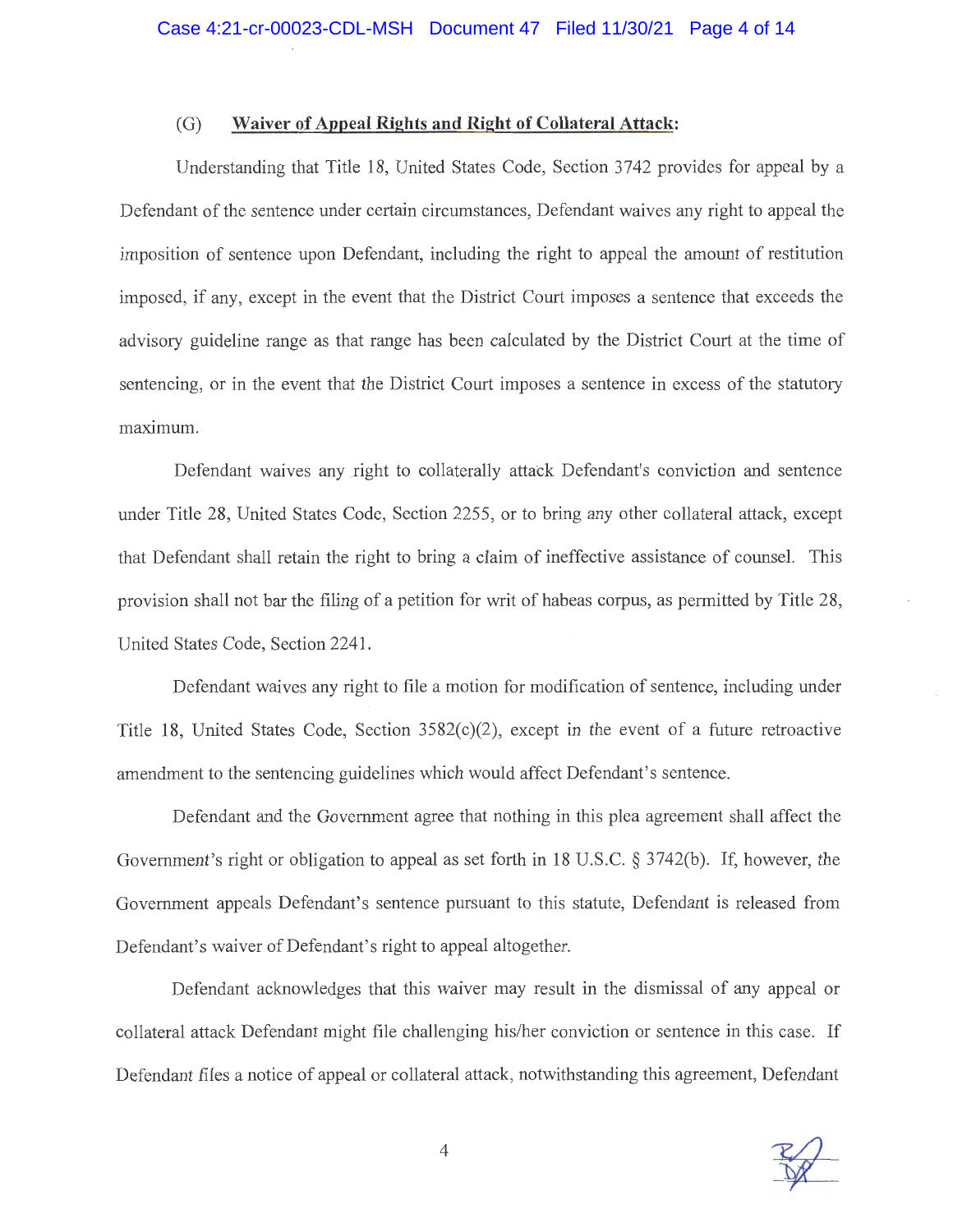#### Case 4:21-cr-00023-CDL-MSH Document 47 Filed 11/30/21 Page 5 of 14

agrees that this case shall, upon motion of the Government, be remanded to the District Court to determine whether Defendant is in breach of this agreement and, if so, to permit the Government to withdraw from the plea agreement.

(H) Defendant agrees to provide complete, candid, and truthful statements to law enforcement officers regarding Defendant's involvement and the involvement of all others involved in the charges alleged in the present Indictment as well as any and all criminal violations about which the Defendant has knowledge or information and that such information provided will be pursuant to and covered by this agreement. The Defendant further agrees to provide complete, candid, and truthful testimony regarding such matters in any proceeding. The Defendant understands that this agreement does not require the Defendant to implicate any particular individual or individuals or to "make a case," rather it requires the Defendant to be truthful and to testify truthfully whenever called upon.

(I) Defendant and the Government stipulate and agree that there was no detected or identified biological evidence obtained during the investigation and prosecution of the matter which is subject to DNA testing. The Defendant further agrees that all evidence obtained in this investigation and prosecution may be destroyed or returned to its rightful owner.

(J) The United States of America and Defendant hereby agree that any breach of this agreement by the Defendant occasioned by a failure to cooperate, by withholding information, giving of false information, perjury, or failure to testify in any judicial proceeding in connection with the individuals, matters, and transactions refened to in the information, would: (a) not relieve the Defendant of Defendant's plea of guilty; (b) permit the Government to reinstate and proceed with prosecution on any other charges arising from the matters referred to in this superseding information; (c) permit the Government to instigate and proceed with the

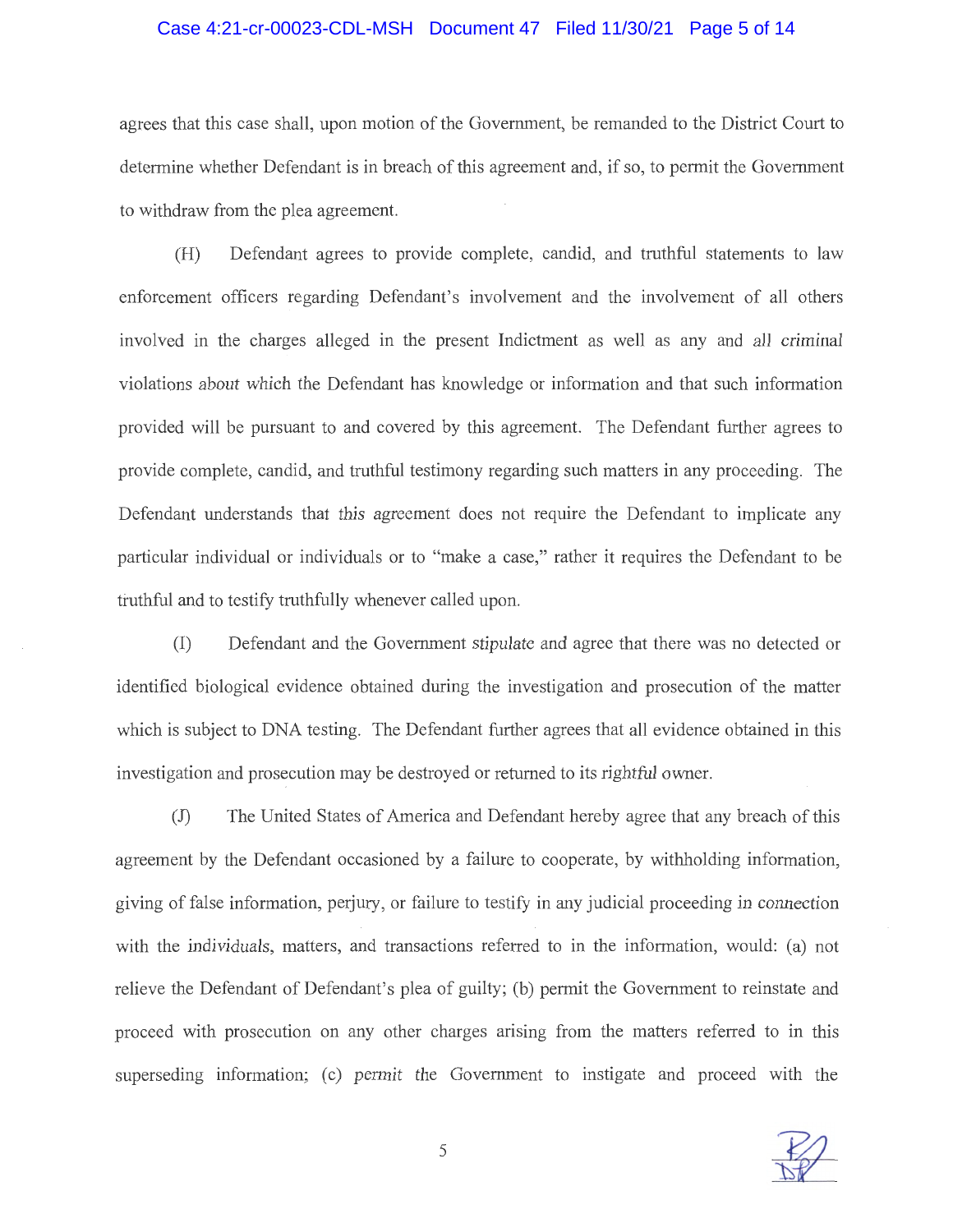#### Case 4:21-cr-00023-CDL-MSH Document 47 Filed 11/30/21 Page 6 of 14

prosecution of any other offenses arising from a breach of this agreement, including perjury, false declaration, false statement, and/or obstruction of justice; and (d) permit the Government to utilize against the Defendant in any subsequent judicial proceeding any and all statements made by the Defendant. If a legitimate issue arises as to whether or not there has been a breach of this agreement, said question shall be determined by the United States District Court for the Middle District of Georgia. The burden of establishing such a breach shall be upon the United States and shall be established by a preponderance of the evidence. The Federal Rules of Evidence shall not apply in any hearing to establish such a breach, but evidence shall be admitted and excluded at the Court's discretion.

(K) Defendant understands, and has fully discussed with defendant's attorney, that concerning Counts One and Two the Court shall order total restitution in this case pursuant to 18 U.S.C. § 3663A and that Defendant agrees to pay the restitution ordered by the Court whether to an identifiable victim or the community. Defendant agrees that the total amount of restitution reflected in this Plea Agreement results from Defendant's conduct as described in the indictment to which the Defendant is entering a plea of guilty.

(L) Defendant agrees that if any restitution is ordered by the Court under 18 U.S.C. §2259, the amount of restitution ordered by the Court shall include Defendant's total offense conduct. Defendant agrees and understands that any payment schedule imposed by the Court is without prejudice to the United States to take all actions and take all remedies available to it to collect the full amount of the restitution.

Defendant agrees that the restitution, restitution judgment, payment provisions, and collection actions of this plea agreement are intended to, and will, survive defendant, notwithstanding the abatement of any underlying criminal conviction after the execution of this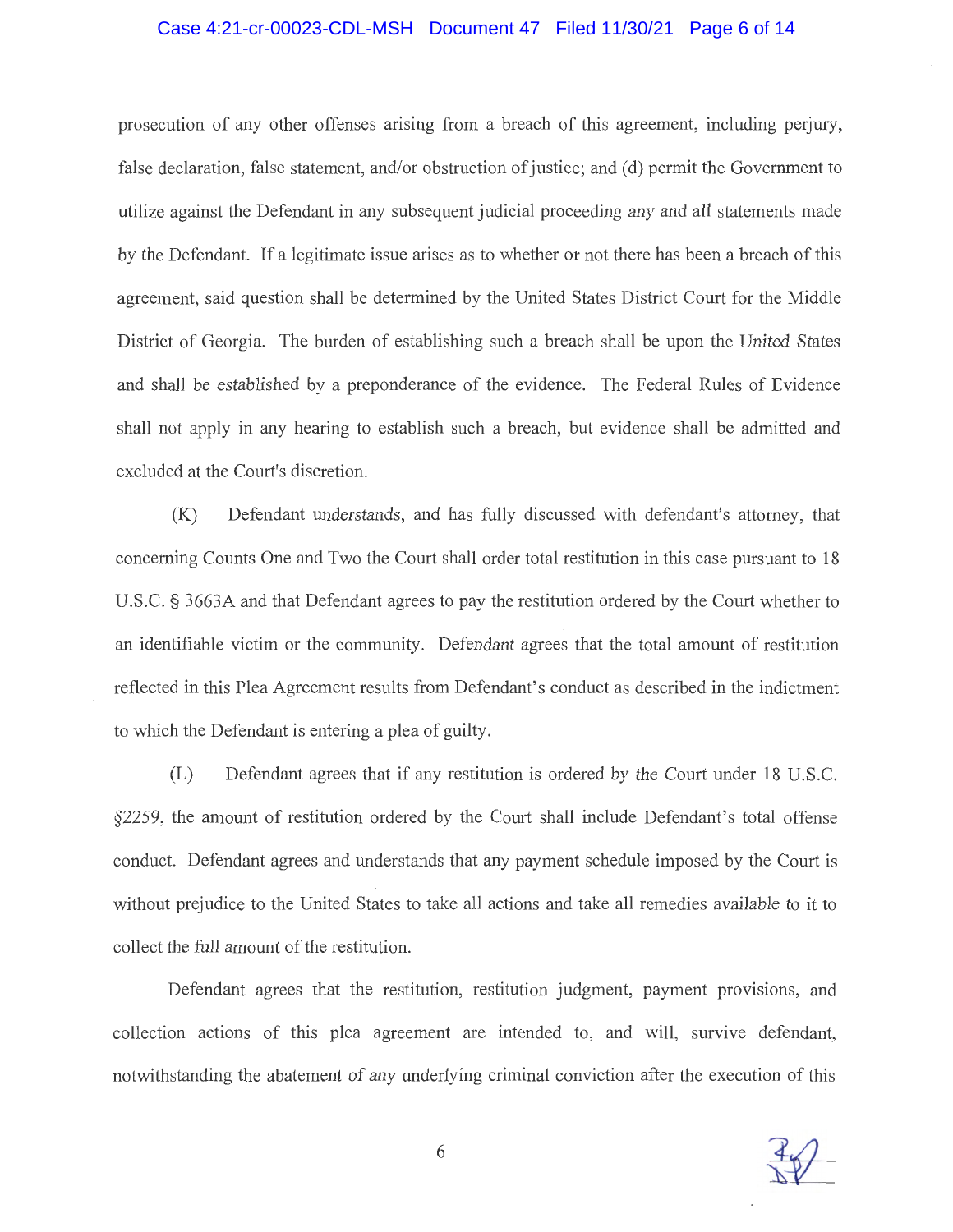#### Case 4:21-cr-00023-CDL-MSH Document 47 Filed 11/30/21 Page 7 of 14

agreement. Defendant further agrees that any restitution collected and/or distributed will survive him, notwithstanding the abatement of any underlying criminal conviction execution of this agreement.

The restitution described above shall be paid through the Office of the Clerk of the District Court by bank or cashier's check or money order made payable to the "Clerk, United States District Court."

The parties will jointly recommend that as a condition of probation or supervised release, defendant will notify the Financial Litigation Unit (FLU), United States Attorney's Office, of any interest in property obtained, directly or indirectly, including any interest obtained under any other name, or entity, including a trust, partnership or corporation after the execution of this plea agreement until the fine or restitution is paid in full.

The parties will also jointly recommend that as a condition of probation or supervised release, defendant will notify the FLU, United States Attorney's Office, before defendant transfers any interest in property owned directly or indirectly by defendant, including any interest held or owned under any other name or entity, including trusts, partnerships and/or corporations.

#### (4)

In exchange for the consideration set forth in Paragraph (3) above, the United States Attorney for the Middle District of Georgia agrees as follows:

(A) That he will accept the plea of guilty by Defendant as provided in Paragraph (3)(A), above, in full satisfaction of all possible federal criminal charges, known to the United States Attorney at the time of Defendant's guilty plea, which might have been brought solely in this district against the Defendant, and that might relate to this Indictment. The United States

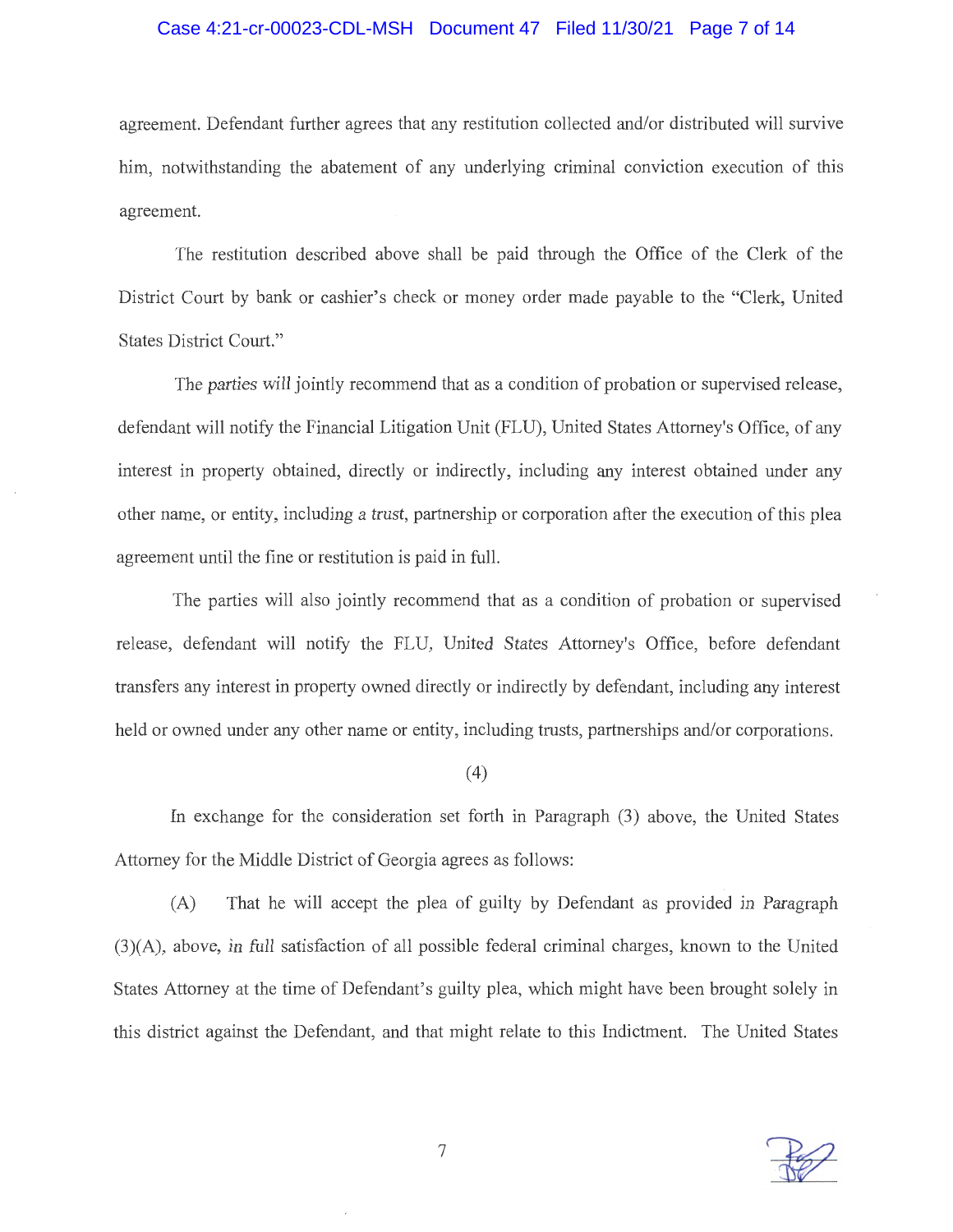#### Case 4:21-cr-00023-CDL-MSH Document 47 Filed 11/30/21 Page 8 of 14

Attorney agrees to dismiss the remaining counts of the pending Indictment, if any, in exchange for Defendant's plea of guilty to Counts One and Two of the Indictment.

(B) That he further agrees, if the Defendant cooperates truthfully and completely with the Government, including being debriefed and providing truthful testimony, at any proceeding resulting from or related to Defendant's cooperation, to make the extent of the Defendant's cooperation known to the sentencing court. If the Defendant is not completely truthful and candid in his cooperation with the Government, he may be subject to prosecution for perjury, false statements, obstruction of justice, and/or any other applicable charge. If the cooperation is completed prior to sentencing, the Government agrees to consider whether such cooperation qualifies as "substantial assistance" pursuant to 18 U.S.C. Section 3553(e) and/or Section 5Kl.1 of the Sentencing Guidelines warranting the filing of a motion at the time of sentencing recommending a downward departure from the applicable guideline range. If the cooperation is completed subsequent to sentencing, the Government agrees to consider whether such cooperation qualifies as "substantial assistance" pursuant to Rule 35(b) of the Federal Rules of Criminal Procedure warranting the filing of a motion for reduction of sentence within one year of the imposition of sentence. In either case, the Defendant understands that the determination as to whether Defendant has provided "substantial assistance" rests solely with the Government. Any good faith efforts on the part of the Defendant that do not substantially assist in the investigation or prosecution of another person who has committed a crime will not result in either a motion for downward departure or a Rule 35 motion. In addition, should the Defendant fail to cooperate truthfully and completely with the Government, or if the Defendant engages in any additional criminal conduct, the Defendant shall not be entitled to consideration pursuant to this paragraph.

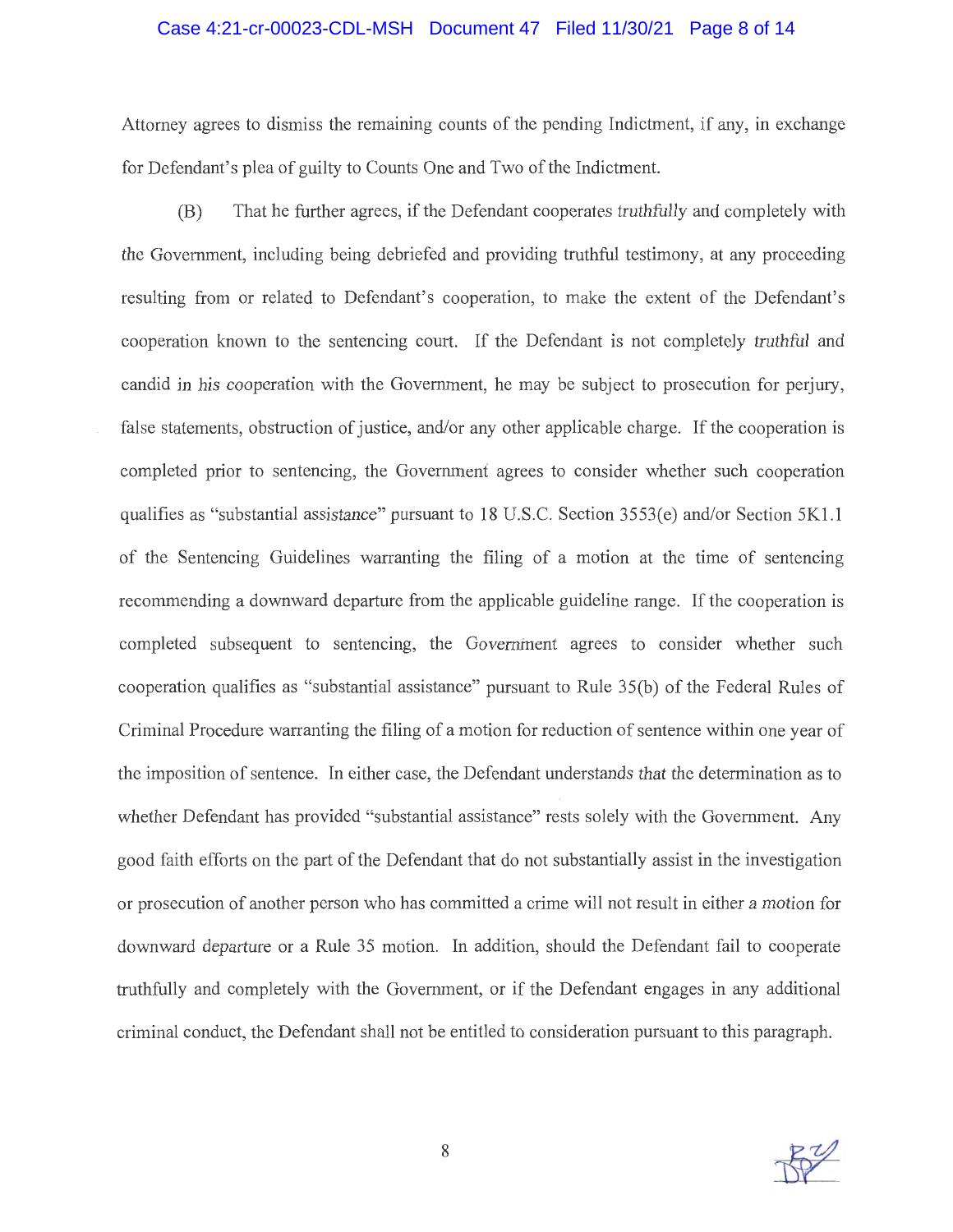#### Case 4:21-cr-00023-CDL-MSH Document 47 Filed 11/30/21 Page 9 of 14

(C) Pursuant to Section lBl.8 of the United States Sentencing Guidelines, the Government agrees that any self-incriminating information which was previously unknown to the Government and is provided to the Government by the Defendant in connection with Defendant's cooperation and as a result of the Defendant's plea agreement to cooperate will not be used in determining the applicable guideline range. Further, the Government agrees not to bring additional charges against the Defendant, with the exception of charges resulting from or related to violent criminal activity, as defined in 18 U.S.C.  $\S$  924(e)(2)(B)(i), based on any information provided by the Defendant in connection with the Defendant's cooperation, which information was not known to the Government prior to said cooperation. This does not restrict the Government's use of information previously known or independently obtained for such purposes.

(D) If the Defendant affirmatively manifests an acceptance of responsibility as contemplated by the Federal Sentencing Guidelines, the United States Attorney will recommend to the Court that the Defendant receive an appropriate downward departure for such acceptance. It is entirely within the Court's discretion whether or not the Defendant would be entitled to any reduction based upon an acceptance of responsibility. The United States expressly reserves its right to furnish to the Court information, if any, showing that the Defendant has not accepted responsibility, including, but not limited to, denying his involvement, giving conflicting statements as to his involvement, or engaging in additional criminal conduct including personal use of a controlled substance.

(5)

Nothing herein limits the sentencing discretion of the Court.

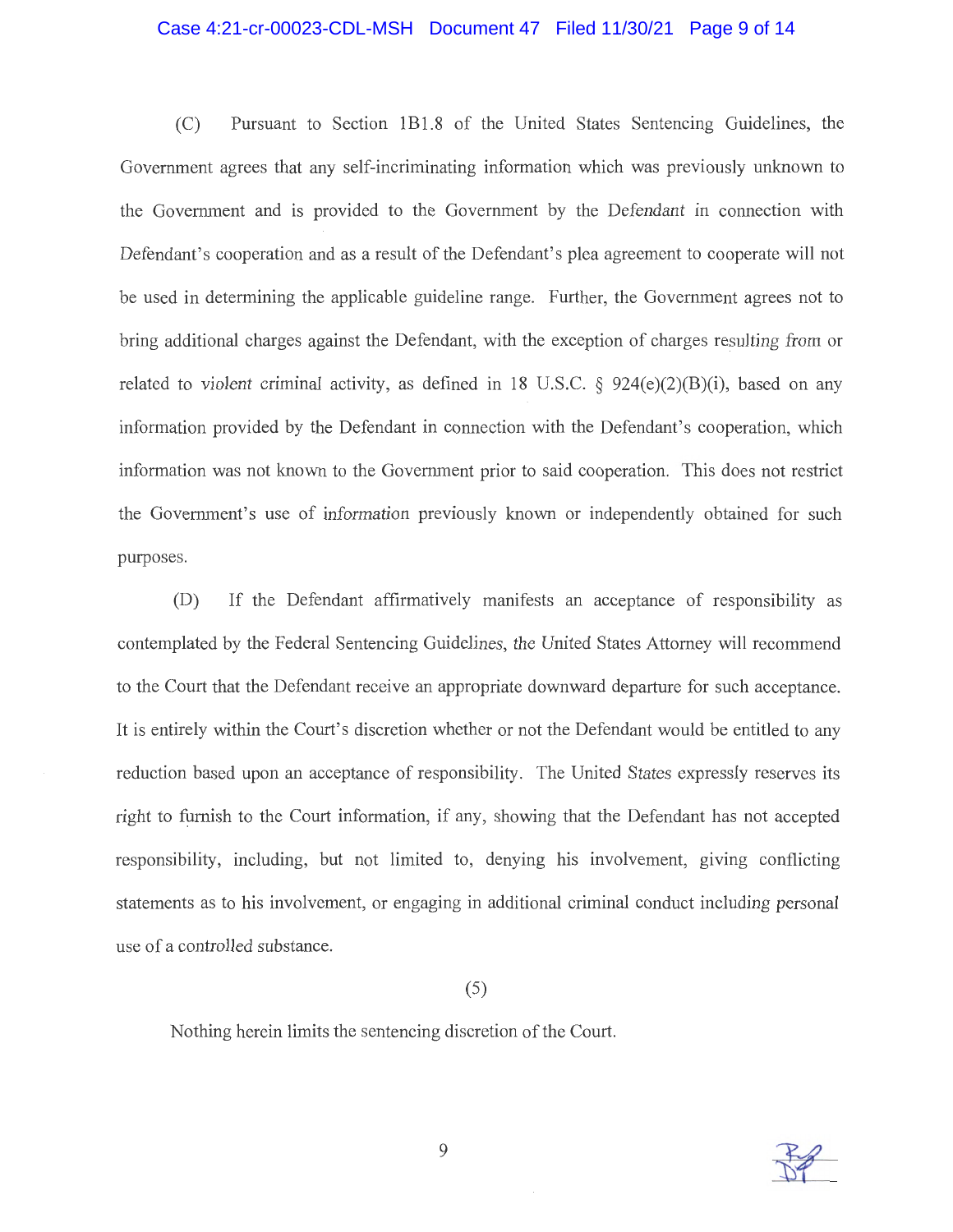(6)

This agreement constitutes the entire agreement between the Defendant and the United States, and no other promises or inducements have been made, directly or indirectly, by any agent of the United States, including any Assistant United States Attorney, concerning any plea to be entered in this case. In addition, Defendant states that no person has, directly or indirectly, threatened or coerced Defendant to do or refrain from doing anything in connection with any aspect of this case, including entering a plea of guilty.

### (7)

As an aid to this Court, the United States Attorney and the Defendant, by and through Defendant's attorney, enter into the following Stipulation of Fact. This stipulation is entered into in good faith with all parties understanding that the stipulation is not binding on the Court. Under U.S.S.G. Policy Statement Section 6Bl.4(d), this Court may accept this stipulation as written or in its discretion with the aid of the Presentence Investigative Report determine the facts relevant to sentencing.

Subject to the above paragraph, the United States Attorney and the Defendant stipulate and agree that the Government could prove the following beyond a reasonable doubt:

On or about June 22, 2020, and again on or about July 16, 2020, the Defendant transmitted, or caused to be transmitted in interstate commerce, Economic Impact Disaster Loan ("EIDL") applications with the United States Small Business Administration ("SBA"). These loan applications were filed in support of alleged business losses incurred by the Defendant due to the COVID-19 pandemic, when if fact Defendant had suffered no such losses. The applications were filed by computer, and were then transmitted from Georgia to the SBA loan processing center in the state of Iowa.

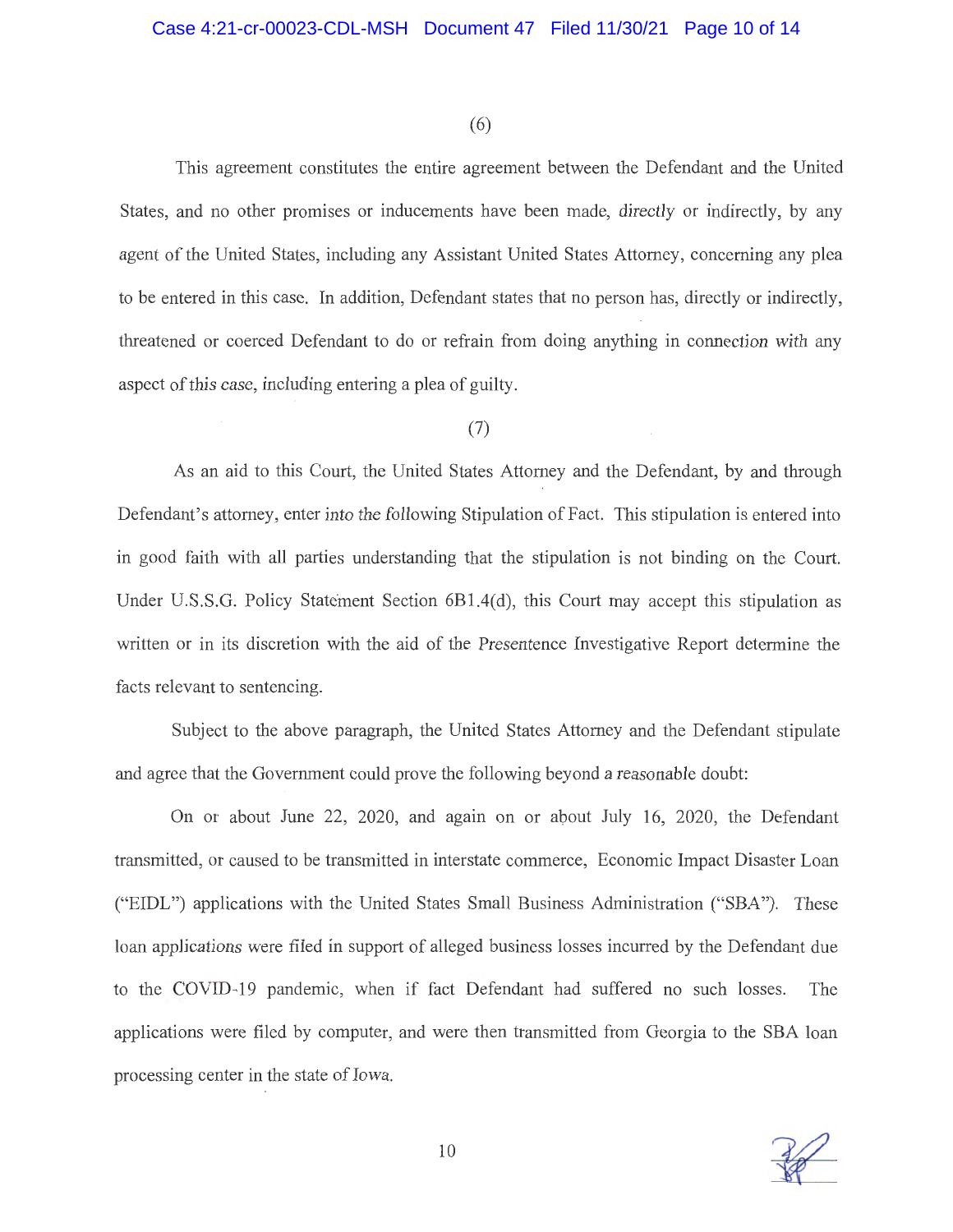## Case 4:21-cr-00023-CDL-MSH Document 47 Filed 11/30/21 Page 11 of 14

The applications contained several materially false pretenses and representations, including, but not limited to, the following:

#### The June 22, 2020 Application

- 1. On line 14 of the application, the Defendant certified that the applying entity, FNP Trucking LLC, had gross revenues of \$250,000 for the calendar year preceding January 31, 2020. This statement was false and the Defendant knew it to be false, for in truth, FNP Trucking LLC had no revenues or employees for the year in question.
- 2. On line 20 of the application, the Defendant certified that FNP Trucking LLC's primary business address was \*\*\*\* Leighton Road. This statement was false and the Defendant knew it to be false, for in truth, FNP Trucking LLC stored no paperwork or equipment of any kind at this location that could be associated with a trucking business, and in fact conducted no related activity at this location. This address was used as a primary residence by the Defendant.
- 3. On line 29 of the application, the Defendant certified that FNP Trucking LLC was established on February 15, 2015. This statement was at best deceitful. In truth, while FNP Trucking LLC was created with the Georgia Secretary of State on or about October 11, 2016, the company dissolved long before Defendant filed her false EIDL application with the SBA. In fact, the United States Department of Transportation number assigned to FNP Trucking LLC was deactivated on or about November 1, 2017, long before the COVID-19 pandemic.

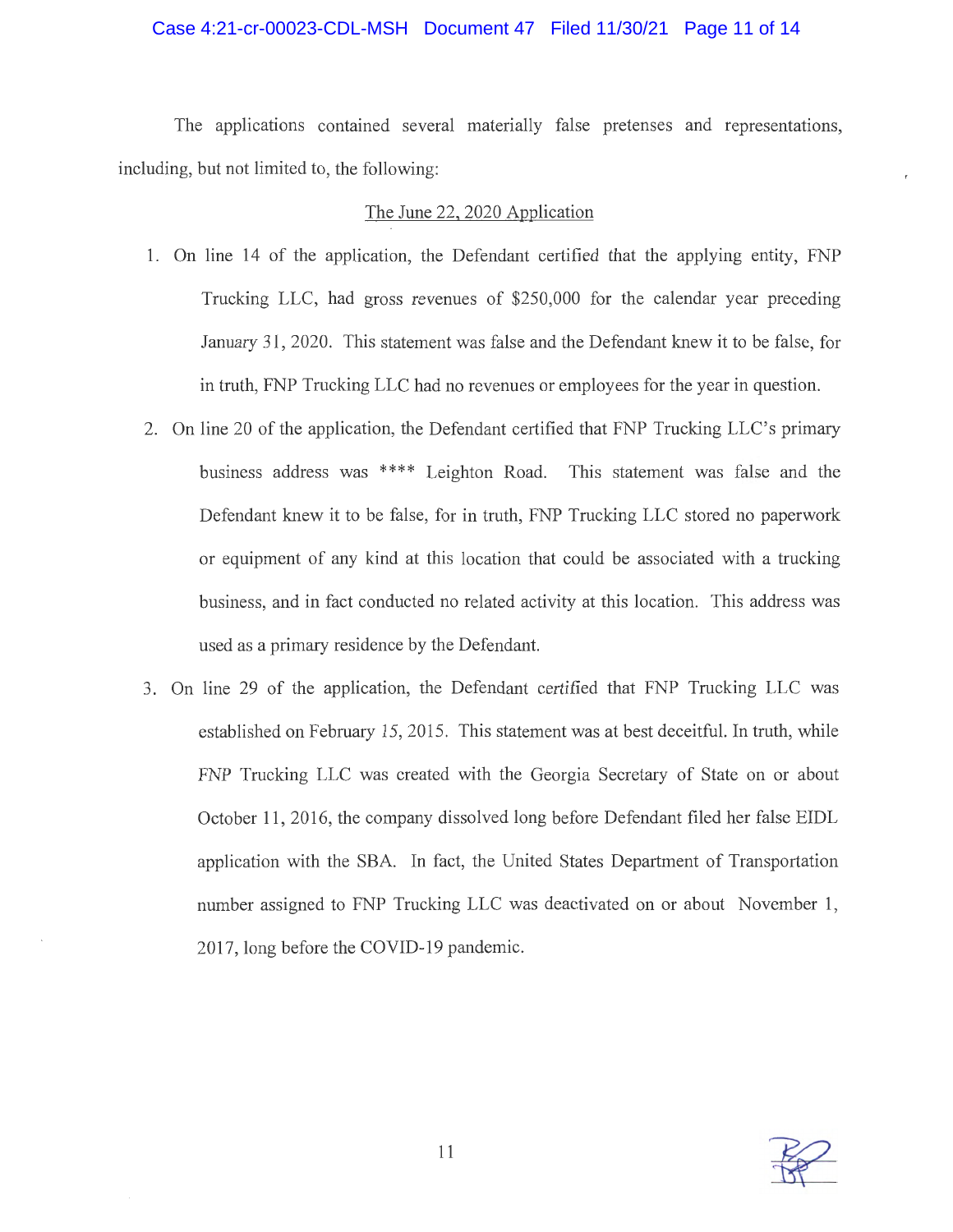#### The July 16, 2020 Application

- 1. On line 14 of the application, the Defendant certified that the applying entity, Porch to Porch Transportation LLC, had gross revenues of \$215,000 for the calendar year preceding January 31, 2020. This statement was false and the Defendant knew it to be false, for in truth, Porch to Porch Transportation LLC had no revenues or employees for the year in question.
- 2. On line 20 of the application, the Defendant certified that Porch to Porch Transportation LLC's primary business address was \*\*\*\* Leighton Road. This statement was false and the Defendant knew it to be false, for in truth Porch to Porch Transportation LLC stored no paperwork or equipment of any kind at this location that could be associated with a trucking business, and in fact conducted no related activity at this location. This address was used as a primary residence by the Defendant.
- 3. On line 29 of the application, the Defendant certified that Porch to Porch Transportation LLC was established on December 12, 2018. This statement was false and Defendant knew it to be false, for in truth Porch to Porch Transportation LLC was not created with the Georgia Secretary of State until July 15, 2020, just one day before Defendant filed her false EIDL application with the SBA.

As a result of her fraudulent Porch to Porch LLC application, the SBA approved and directly deposited an EIDL into Defendant's SunTrust account in the amount of \$107,400. As a result of her fraudulent FNP Trucking LLC application, the SBA likewise approved and directly deposited and EIDL into Defendant's SunTrust account in the amount \$122,900. The Defendant received these loans in June and August of 2020, and spent the proceeds on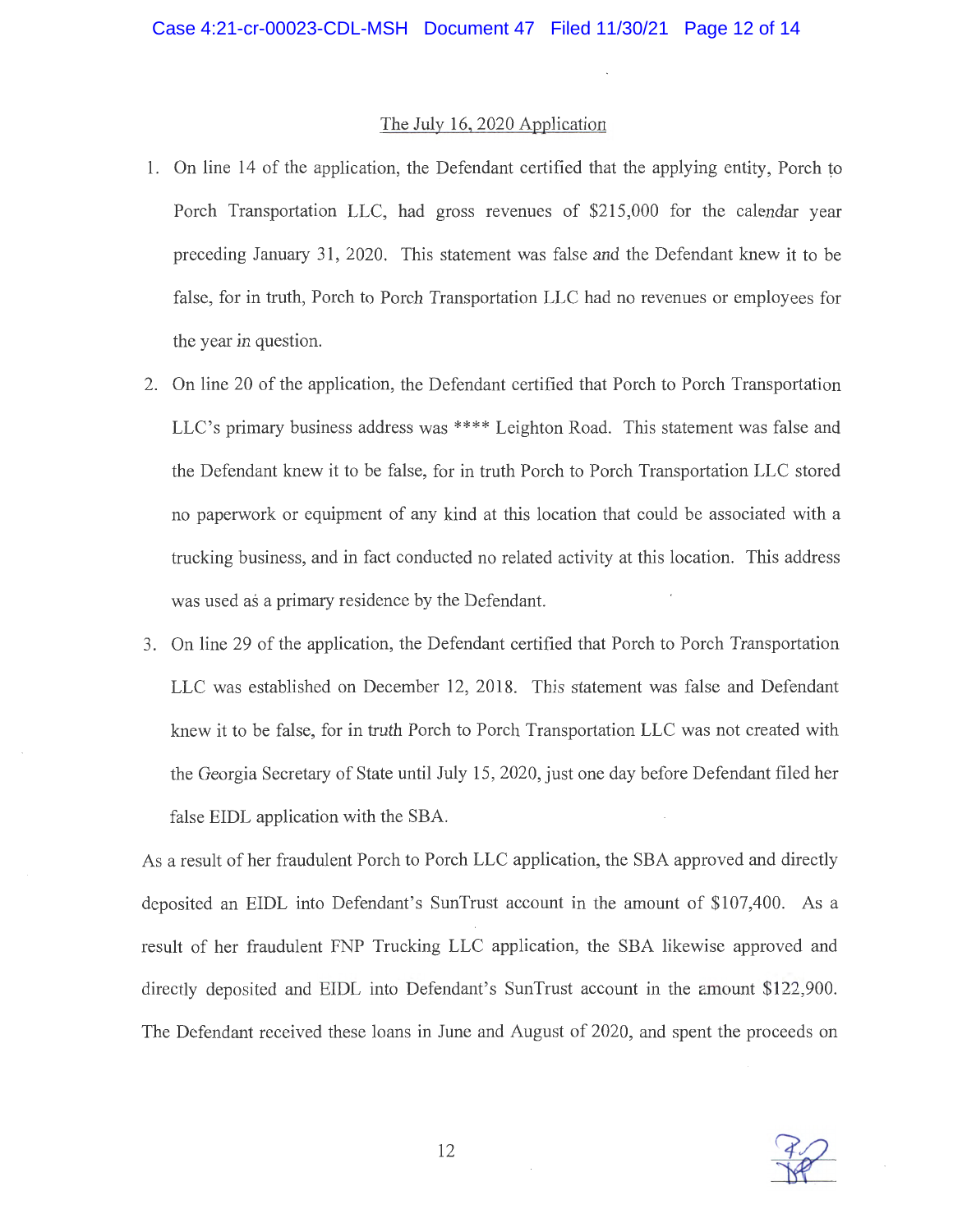# Case 4:21-cr-00023-CDL-MSH Document 47 Filed 11/30/21 Page 13 of 14

vacations, Cash/App transfers, furniture, approximately \$138,000 in cash withdrawals, and various other unauthorized items.

The Defendant agrees that she is liable to pay restitution to the SBA in the amount of \$230,300.

(8)

## ACCEPTANCE OF PLEA AGREEMENT

Defendant understands and has fully discussed with Defendant's attorney that this agreement shall become effective only upon the Court's acceptance of this agreement and the Court's acceptance of the plea of guilty by the Defendant.

SO AGREED, this  $30\text{ A}$  day of  $\sqrt{V}$  we mbe  $\frac{254}{1}$ .

PETER LEARY ACTING UNITED STATES ATTORNEY

BY: m & Hyple

ASSISTANT UNITED STATES ATTORNEY